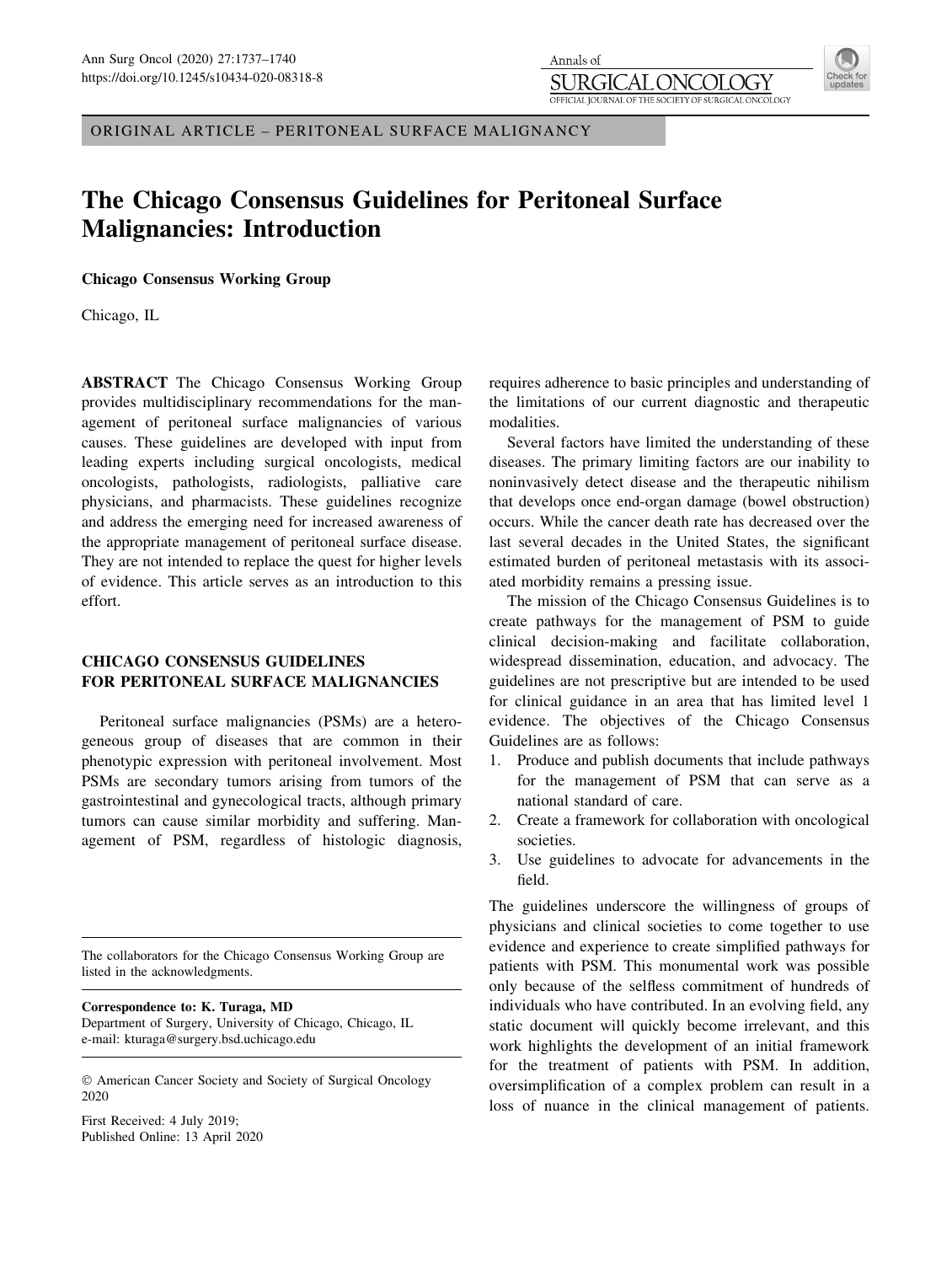<span id="page-1-0"></span>TABLE 1 Contributors to the Chicago Consensus Guidelines

| <b>Organizing Committee</b>                                 |
|-------------------------------------------------------------|
| Kiran Turaga (Chair)                                        |
| Francisco Izquierdo (Visiting Scholar)                      |
| Alejandro Plana (Medical Student)                           |
| Darryl Schuitevoerder (Surgical Oncology Fellow)            |
| Scott Sherman (Surgical Oncology Fellow)                    |
| <b>Editorial Committee</b>                                  |
| David Bartlett (Chair)                                      |
| H. Richard Alexander Jr                                     |
| Jesus Esquivel                                              |
| <b>Jason Foster</b>                                         |
| Daniel Labow                                                |
| Laura Lambert                                               |
| <b>Edward Levine</b>                                        |
| <b>Charles Staley</b>                                       |
| Paul H. Sugarbaker                                          |
| Kiran Turaga                                                |
| <b>Section Editors</b>                                      |
| Kostantinos I. Votanopoulos (Appendix)                      |
| Garrett Nash (Mesothelioma)                                 |
| Laura Lambert (Supportive Oncology and Mixed Histologies)   |
| Joel Baumgartner (Colorectal)                               |
| Brian Badgwell (Gastric)                                    |
| Andrea Hayes-Jordan (DSRCT)                                 |
| Diane Yamada (Ovarian)                                      |
| <b>Standards Editors</b>                                    |
| Nader Hanna (Operative Report)                              |
| Maheswari Senthil (Training)                                |
| Daniel Abbott (Coding and Billing)                          |
| Edward Levine (PSM Center)                                  |
| <b>Peer Review Editors</b>                                  |
| James Cusack Jr (Appendix)                                  |
| Byrne Lee (Mesothelioma)                                    |
| Jeremiah Deneve (Supportive Oncology and Mixed Histologies) |
| M. Haroon A. Choudry (Colorectal)                           |
| Fabian Johnston (Gastric)                                   |
| Xavier Keutgen (Neuroendocrine)                             |
| Bhavana Pothuri (Ovarian)                                   |
| <b>Medical Oncology</b>                                     |
| <b>Blase Polite</b>                                         |
|                                                             |
| Hedy Kindler<br>Daniel Catenacci                            |
| Chih-Yi Liao                                                |
|                                                             |
| Panayotis Ledakis                                           |
| David P. Ryan                                               |
| <b>Gynecologic Oncology</b>                                 |
| Diane Yamada                                                |
| Ernst Lengyel                                               |
| Josephine Kim                                               |
| Rebecca Brooks                                              |

### TABLE 1 continued

Nita Lee John Moroney Radiology Carla Harmath Aytekin Oto Pritesh Patel Melvy Mathew Palliative Care Sandy Tun Monica Malec Katelyn Good Pharmacy Sandeep Parsad Trevor Christ Brandy Strickland Snyder GI Nutrition Dejan Micic Carol Semrad Pathology John Hart Lindsay Alpert Shu Yuan Xiao Ricardo Lastra Aliya Husain David Chapel Joseph Misdraji Reetesh Pai Mesothelioma (Peer Review) Byrne Lee (Chair) James Pingpank Namrata Setia Joshua Mammen Colette Palmeijer Patricio Polanco Joseph Skitzki Jeffrey Sussman Keith Fournier Michael Kluger Jeremy Davis Andrew Lowy Leopoldo Fernandez Lloyd Mack Lucas Sideris Mazin Al-kasspooles Steve Ahrendt Komen Brown Richard Royal Marcovalerio Melis Wilbur Bowne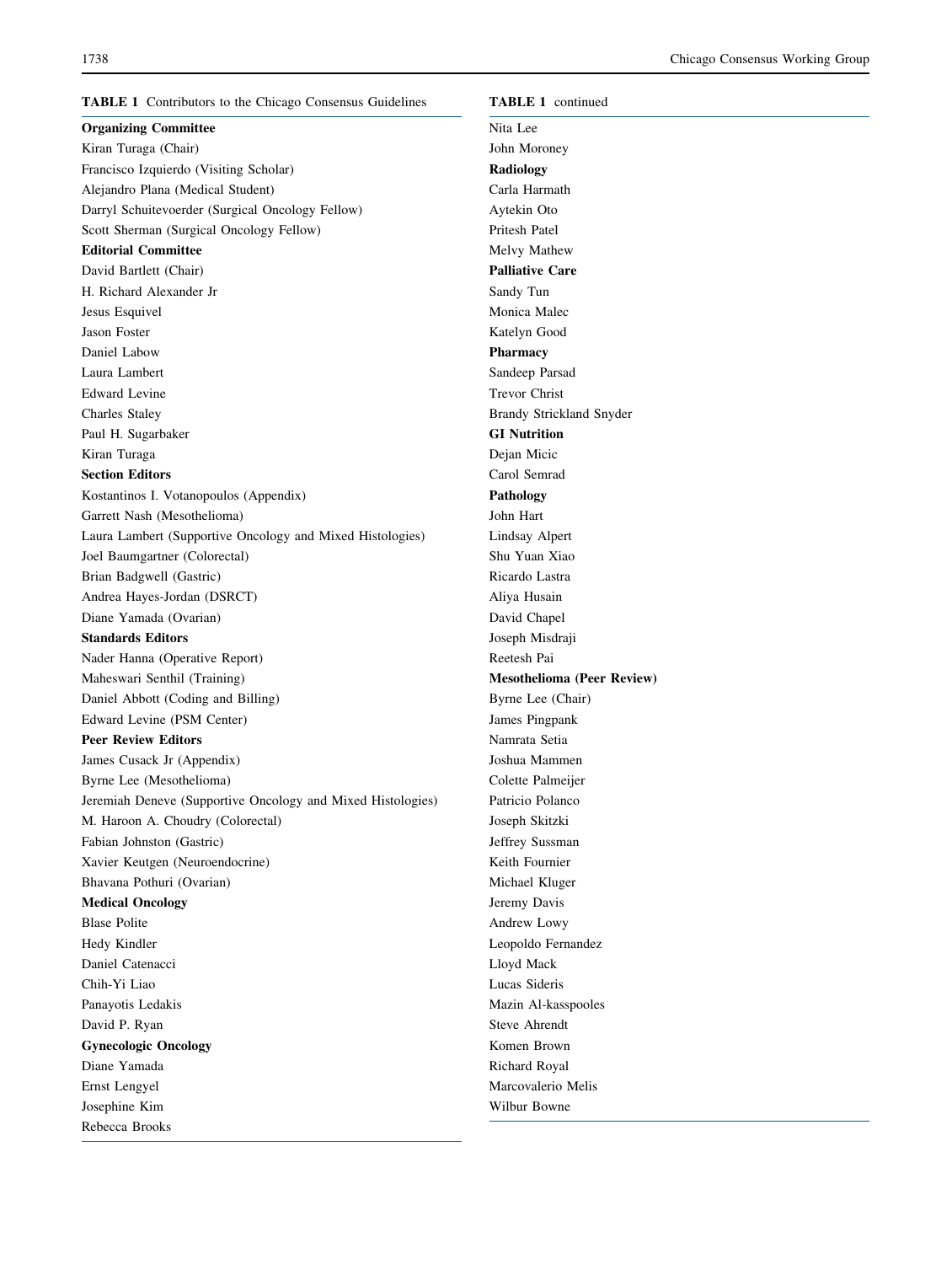#### TABLE 1 continued

Walley Temple Gastric (Peer Review) Fabian Johnston (Chair) Harveshp Mogal Maheswari Senthil Oliver Eng Sean Dineen Travis Grotz Haeiin In Mecker Moller Josh Winer Dan G. Blazer Appendix (Peer Review) James Cusack Jr (Chair) Clifford Cho Sharon Weber Kaitlyn Kelly Brian Loggie Alexandra Gangi Martin Goodman Chukwuemeka Ihemelandu Lana Bijelic Ryan Merkow Sam Pappas Vadim Gushchin Giorgios Karakousis Anand Govindarajan Erin Gilbert Mixed Histology (Peer Review) Jeremiah Deneve (Chair) Andrea Hayes-Jordan (Chair) Travis Grotz Paul Mansfield Armando Sardi Sherif Abdel-Misih Sanjay Reddy Nader Hanna Ana Gleisner Andrea McCart John Kane Timothy Kennedy Kaitlyn Kelly Farin Amersi Andrea Hayes-Jordan Grace Mak Ugwuji Maduekwe Colorectal (Peer Review) M. Haroon A. Choudry (Chair) Jula Veerapong George Salti

#### TABLE 1 continued

Robert Barone Daniel Abbott Richard Berri Carlos Chan Georgios Georgakis Kamran Idrees Todd Tuttle Jordan Cloyd Nelya Melnitchouk James Fleshman Callisia Clarke Contributors Andrew Lowy Claire Hoppenot Michael White Lana Bijelic David Jiang Sameer Patel Christopher Chandler Nita Ahuja ASCO Representative David P. Ryan PSOGI Representative Olivier Glehen Society of Gynecologic Oncology Representative Bhavana Pothuri Publishing Mitchell Posner (Cancer) Kelly McMaster (Annals of Surgical Oncology) Carissa Gilman (Cancer) Deborah Whippen (Annals of Surgical Oncology) Funding University of Chicago Irving Harris Foundation Final Peer Review Nita Ahuja Andrew Lowy

These guidelines do not replace the patient–physician decision-making process but are intended to facilitate it.

It is impossible to adequately acknowledge everyone who was involved in the inception and development of these guidelines. The Table [1](#page-1-0) outlines the individuals who volunteered their time and expertise in the development of these guidelines. It is also important to acknowledge our sponsors (the University of Chicago Cancer Center and Department of Surgery and the Irving Harris Foundation), who have allowed unrestricted development of these pathways.